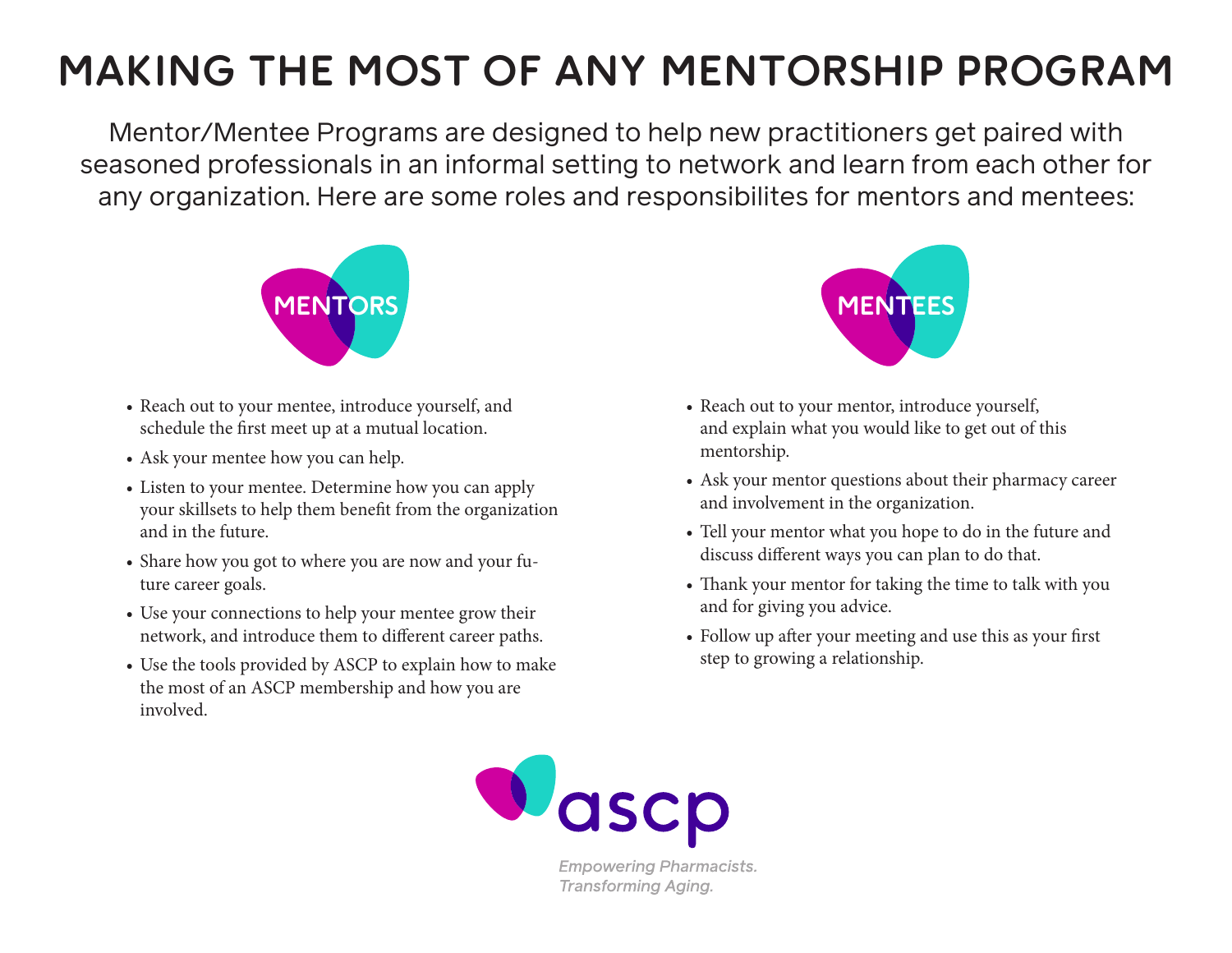# **BE A ROCKSTAR MENTOR!**

# Six tips for mentors to help you make the most of ASCP's or any organization.

## **Ask where they need help.**

Listening is key to becoming a great mentor. Ask about their expectations, goals, and what they want out of this experience. Help streamline goals based on what they would like to achieve.

### **Set a contact schedule.**

Get in touch with your mentee and discuss a mutual place to meet. It is important to specify a time frame in order to have a clear idea of the meeting. Allow enough time to discuss everything in step one. Follow up after the meeting to keep the line of communication going.

# **Get involved.**

Get to know your mentee so you can learn more about what they are interested in and their career path. This will help you put them on the right track and give them the advice they need. A mentor-mentee relationship should not be a one-way street but rather a relationship where it's mutually beneficial for all parties involved.

#### **Open Doors.**

You have connections your mentee would benefit from. Introduce them to appropriate people in your network, including your colleagues, ASCP leadership, and staff who can help with their goals. If possible introduce them to other organizational leaders.

# **Help them make the most of the experience.**

Help your mentee make the most of their experience by sharing with them how you navigate your way through pharmacy. For example, at the ASCP's 2020 Annual Meeting & Exhibition share with them the *Conference Like a Champ* document. Give them tips you've learned from attending conferences, like managing the schedule, app, events, and more.

# **Be an ASCP advocate.**

You have the opportunity to educate your mentee about ASCP and the perks of membership! Share with your mentee ASCP's *Maximize Your ASCP Membership* document and share with them why YOU call ASCP your professional home, and how you are involved with ASCP.



**Empowering Pharmacists. Transforming Aging.**